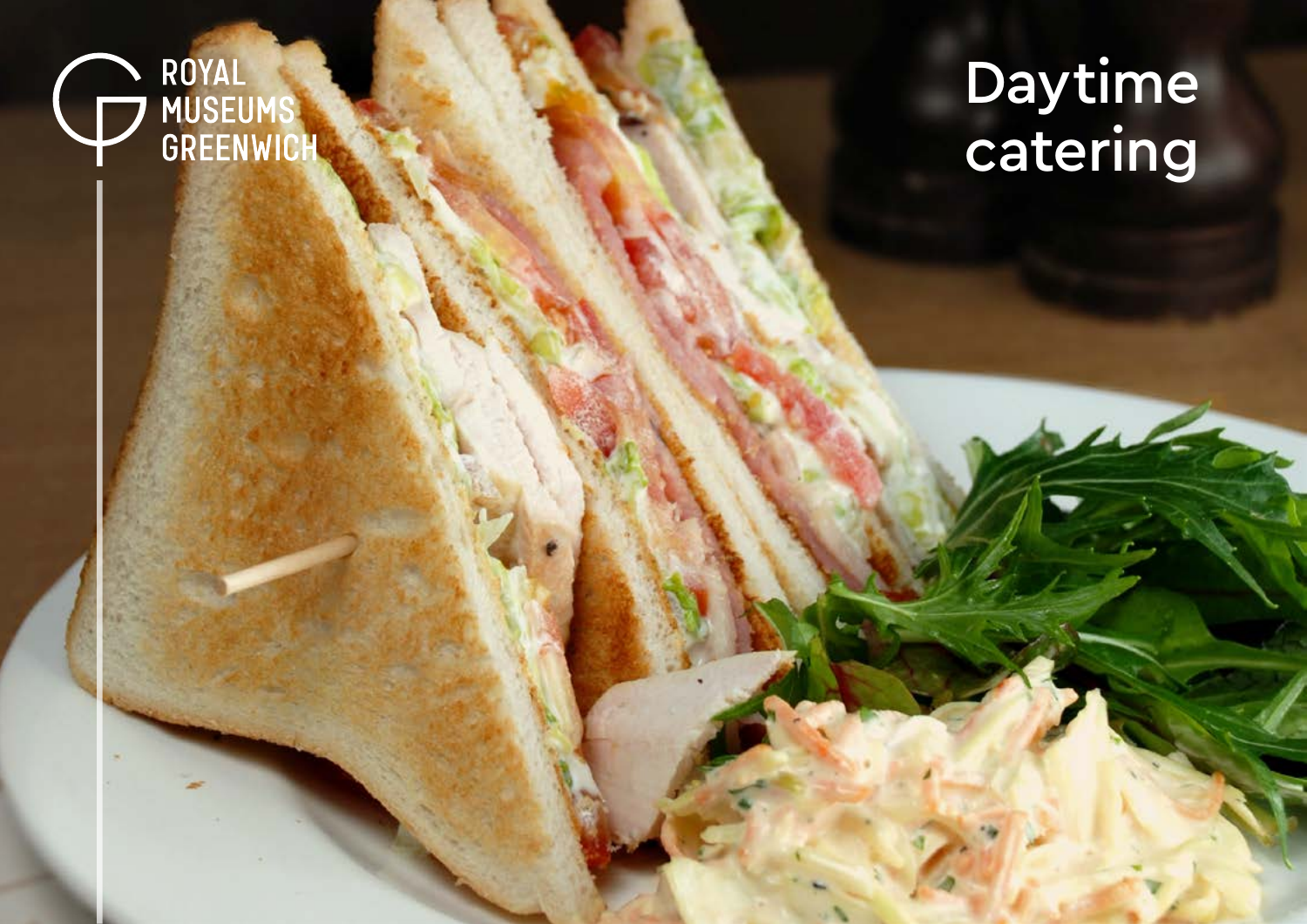

# Conference menu

### FULL DAY RATES

Full day meeting with sandwich lunch - 26.00 per person (add breakfast baps 28.50) Morning: coffee, tea and biscuits Mid-session: coffee, tea and biscuits Lunch: Sandwiches, crisps, fruit and juice Afternoon: coffee, tea and cakes

Full day meeting with finger food - 31.00 per person (add breakfast baps 33.50) Morning: coffee, tea and biscuits Mid-session: coffee, tea and biscuits Lunch: four finger food items and one sandwich Afternoon: coffee, tea and cakes

Full day meeting with fork buffet - 37.00 per person (add breakfast baps 39.50) Morning: coffee, tea and biscuits Mid-session: coffee, tea and biscuits Lunch: hot and cold fork buffet Afternoon: coffee, tea and cakes

## HALF DAY RATES

Half day meeting with sandwich lunch - 20.00 per person (add breakfast baps 22.50)

Morning: coffee, tea and biscuits

Mid-session: coffee, tea and biscuits

Lunch: Sandwiches, crisps, fruit and juice

Half day meeting with finger food  $-25.00$  per person (add breakfast baps 27.50)

Morning: coffee, tea and biscuits

Mid-session: coffee, tea and biscuits

Lunch: four finger food items and one sandwich

Half day meeting with fork buffet  $-29.00$  per person (add breakfast baps 31.50)

Morning: coffee, tea and biscuits

Mid-session: coffee, tea and biscuits

Lunch: hot and cold fork buffet.

Please note two trestle linens for catering tables only and jugs of tap water are included in the packages above. Any extra linen and bottles of mineral water are subject to additional costs.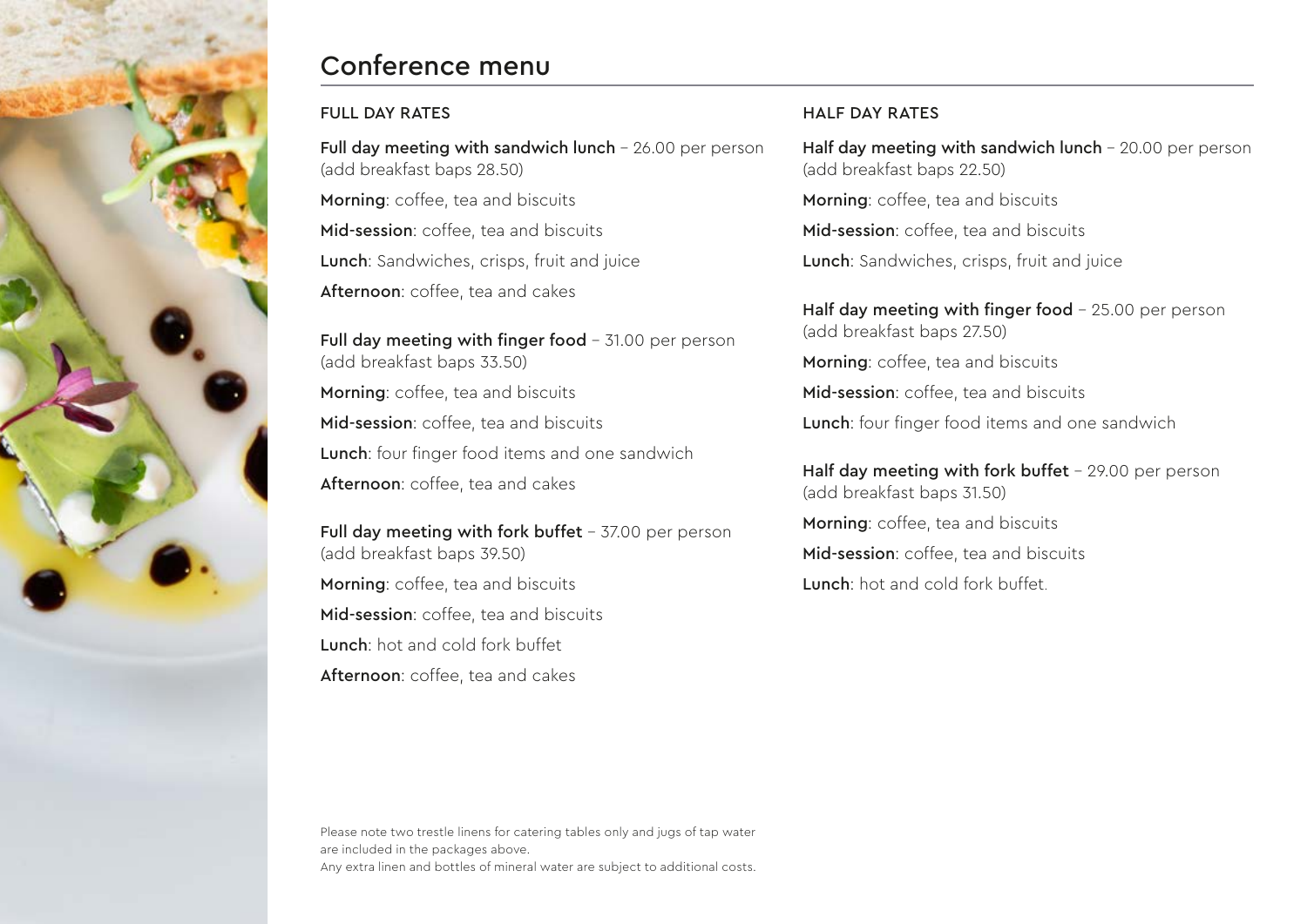

# Breakfast options

Fairtrade tea and coffee with a selection of the items listed below

2 items – £7.00, 3 items – £9.00

Mini pastries Mini cookie (1.5 per person) Mini muffins

Whole fruit

Fruit platter

Power ball

Protein pot  $(v)$ Hard boiled egg, edamame beans, sun blush tomato

# Refreshments

Fairtrade selection of tea and coffee  $-$  £2.65 Fairtrade selection of tea, coffee and biscuits - £3.50 Fairtrade selection of tea, coffee and pastries - £3.90

Mini pastries  $(2 \text{ per person}) - £2.35$ A selection of freshly baked miniature pastries to include Danish etc.

Favourites cake box - £26.00 (20 handmade mini cakes fresh from our bakery, cut into bite size pieces) Millionaire shortbread, Nutty chocolate brownie Lemon drizzle cake, Carrot cake Contains: gluten, nuts, milk, egg, soya, sulphites

Fresh seasonal fruit bowl -  $£2.50$ 

Fruit platter  $-$  £3.50 Orange/apple juice (1|) - £5.20 Still/sparkling water (750ml) - £3.00 Vegan bircher muesli with almond milk (vg)

Individual yoghurt pot with granola and forest fruits  $(v)$ Natural yoghurt, almond and raisin granola, mixed berries

Add a breakfast bap to your package for an additional £2.50 (packages are 2 items - £9.50 or 3 items - £11.50)

Bacon bap

Sausage bap

Omelette bap (v)

Smoked salmon and cream cheese bagel

# Snacks

Portions are based on one per person

 $Crisps - £2.50$ Pipers Anglessy sea salt, Pipers Lye Cross Cheddar and Onion and Burrow Hill Cider Vinegar and Sea Salt

Tomato and basil bread sticks  $-53.00$ 

Mixed rice crackers and coated peanuts - £3.00

Parmesan bites - £3.00

Luxury roasted mixed nuts - £3.00

Rosemary and thyme olive mix  $-64.00$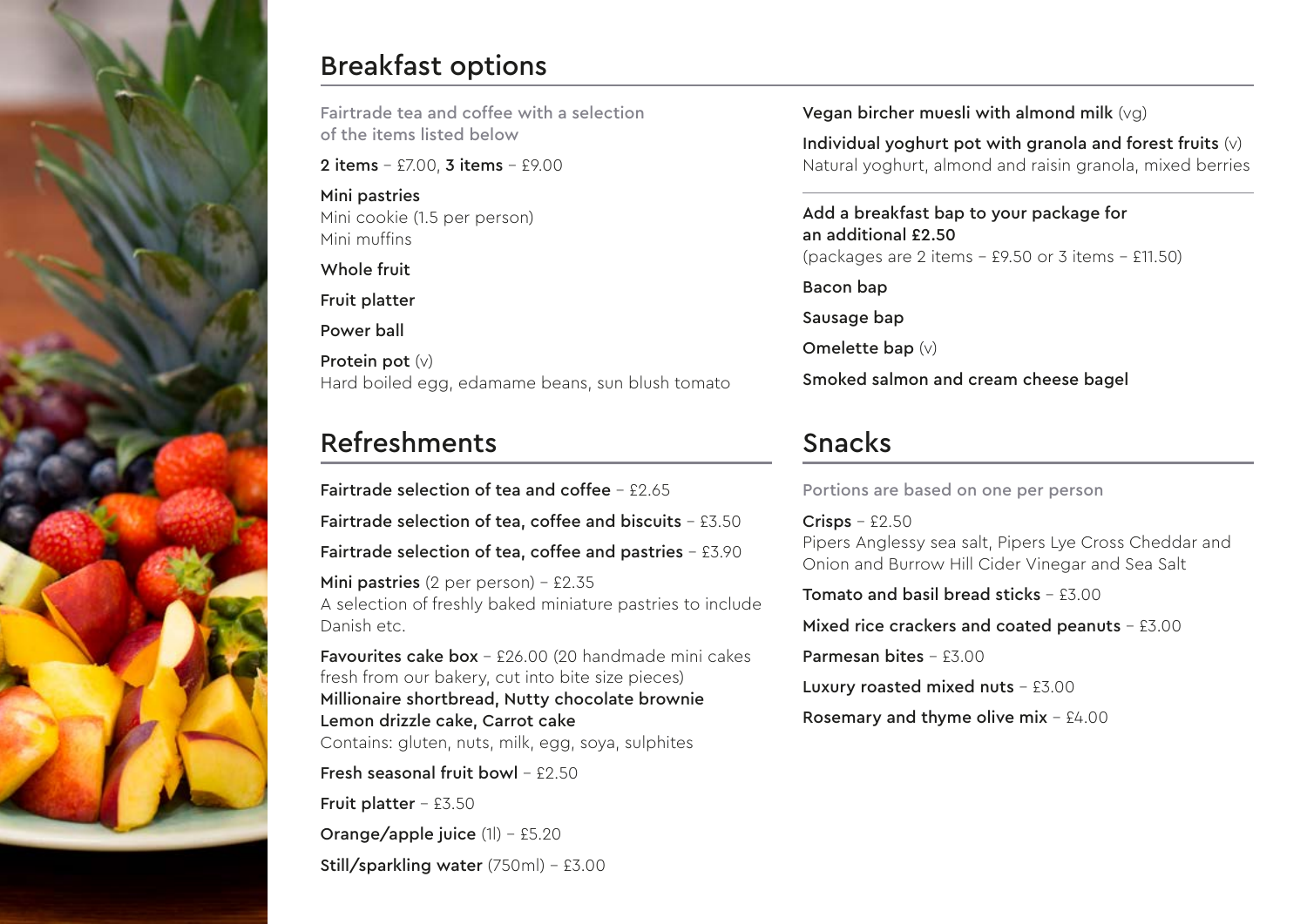

# Sandwiches

£4.75 per unit

Please select four sandwiches served as (one and half per person) Our sandwiches and wraps are freshly prepared in-house

#### RYE SUNFLOWER BLOOMERS

Roasted red pepper, hummus and rocket (vg) Salt beef, mustard mayo, sauerkraut and gherkin Classic BLT Tuna and spring onion Prawn mayonnaise and rocket Egg mayonnaise and sun-blushed tomatoes (v)

## **BAGUETTES**

West Country Cheddar sun blush tomato chutney and spinach multi seeded baguette (v) Brie, beetroot and chutney (v) Chicken, avocado and lemon pepper mayonnaise Wiltshire ham, mature cheddar and Dijon mayonnaise Tuna, red pepper mayo, cucumber, multi seeded baguette Smoked salmon and dill crème fraîche

(v) = vegetarian | (vg) = vegan Gluten free bread available on request. One week advance notice required.

### WRAPS

Curried chickpea and mango chutney wrap (vg) BBQ jack fruit and wrap  $(vq)$ Southern fried chicken, smoked corn salsa and spinach Chipotle pulled pork, sesame seed carrots, smoked aubergine Miso salmon wrap Cajun spiced prawns, rocket, pineapple salsa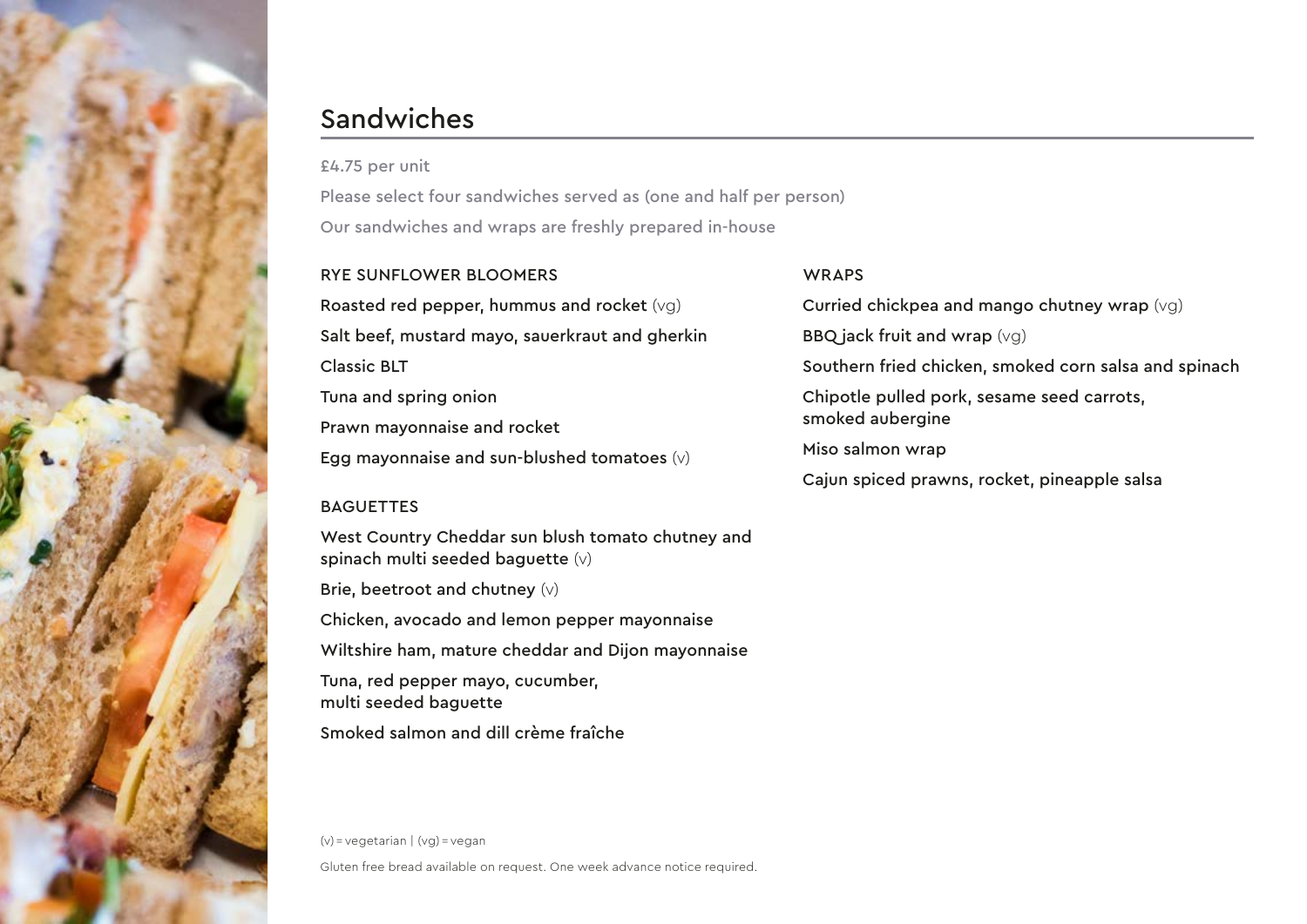

# Finger food

#### £20.50

Please select one item from the sandwiches listed and three finger food items and one dessert from the list below

### MEAT

Barbecue chicken skewer, Pico de Gallo (c) Lamb kofte, mint yoghurt dip (w) Pulled pork burger, spicy carrot slaw (w) Grilled asparagus wrapped in Parma ham (c)

#### FISH

Smoked haddock, deep-fried caper mayonnaise (w) Seared mackerel bruschetta, confit peppers (c) Grilled focaccia pissaladière, lemon thyme (w) Sardines on toast, crispy shallots (c)

#### VEGETARIAN/VEGAN

Grilled polenta, caponata, golden sultana (w) (vg) Breakfast radish, hummus, grilled flatbread (c) (vg) Cucumber cups, Greek salad, Kalamata olive dressing (c) Pea, spinach and spring onion frittata, mint crème fraîche (c)

#### **DESSERTS**

Pineapple and lime zest skewer, cardamom crème fraîche (Served with coconut yoghurt as a vegan option) Mini carrot cake, toasted pistachio Chocolate caramel cake

 $(w) =$ warm  $| (c) =$ cold (vg) = vegan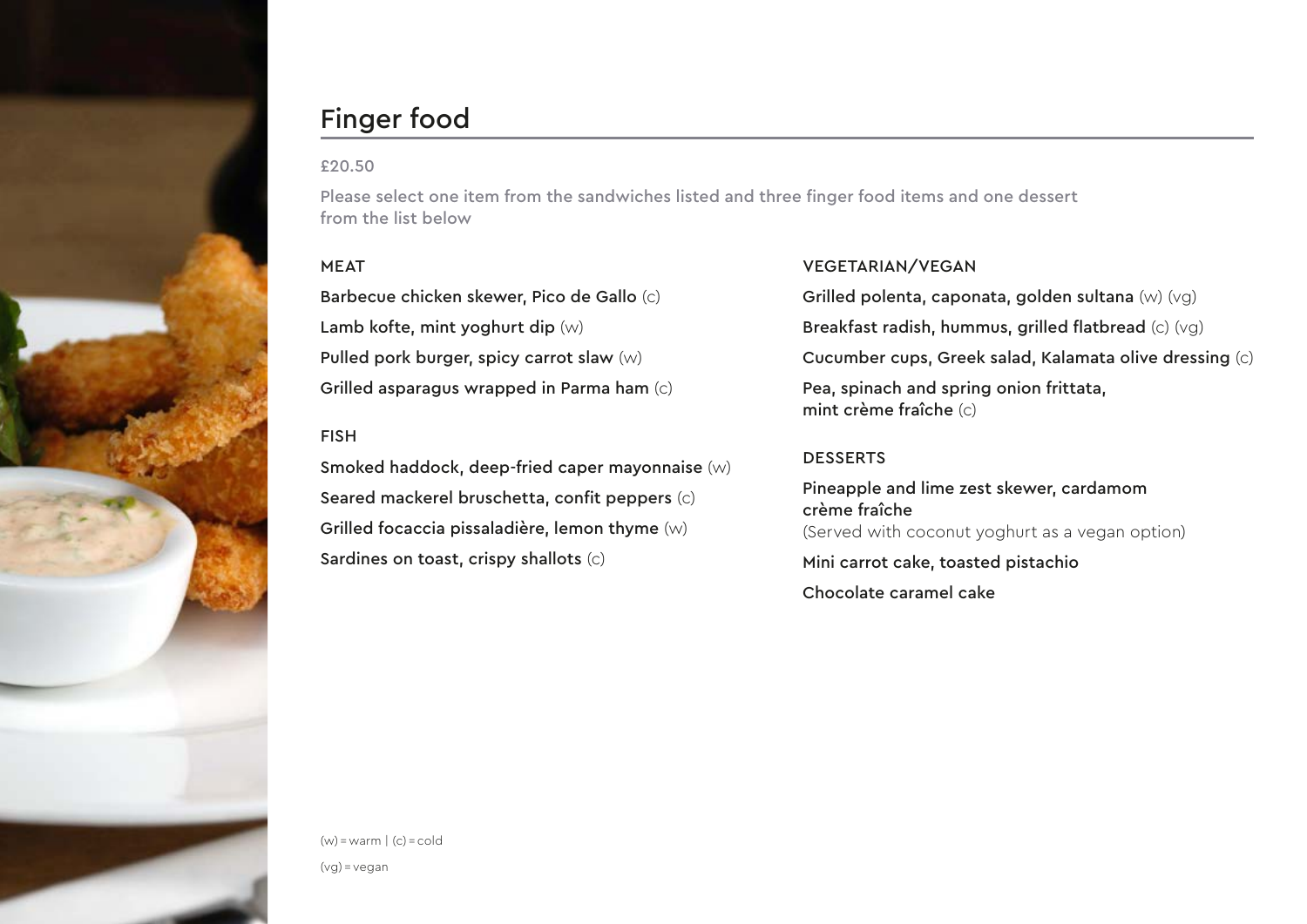

# Fork buffet

### £26.50

Please select two main dishes from the following options: meat, fish or vegetarian items and one dessert (served with two seasonal salads and bread selection)

### MEAT

Grilled flat iron steak on grilled tenderstem broccoli, Romesco sauce (c)

Lime-marinated chicken breast, salsa Creolla (c)

Ham hock, peas, spinach and cheddar quiche (c)

Braised lamb shoulder, fragrant couscous, rose harissa yoghurt (w)

Beef and pork meatballs, fresh penne pasta, basil tomato sauce (w)

Thyme-marinated chicken, avocado salsa (w)

### FISH

Cornish mackerel escabeche, confit fennel (c) Hot smoked salmon and watercress quiche (c) Grilled swordfish, roasted lemon and fregola salad (c) Smoked haddock and salmon fishcake, minted peas, tartare sauce (w) Cod and haricot beans ragout, saffron aioli (w)

Baked coley parcel, pak choi, lemongrass, ginger (w)

## VEGETARIAN/VEGAN

Cumin-roasted stuffed aubergine, tabbouleh, feta (c)

Caramelised onion and red pepper tortilla (c)

Asparagus, peas and broad bean quiche, minted goat's cheese curd (c)

Deep-fried macaroni balls, tomato and parmesan sauce (c)

Stuffed red pepper with caponata, vegan pesto (c) (vg)

Courgette fritters, hummus, pomegranate (c) (vg)

#### DESSERTS

Lemon posset, vanilla shortbread Chocolate and pistachio tart Pineapple and melon fruit salad, lime syrup

(vg) = vegan

 $(w) =$ warm  $| (c) =$ cold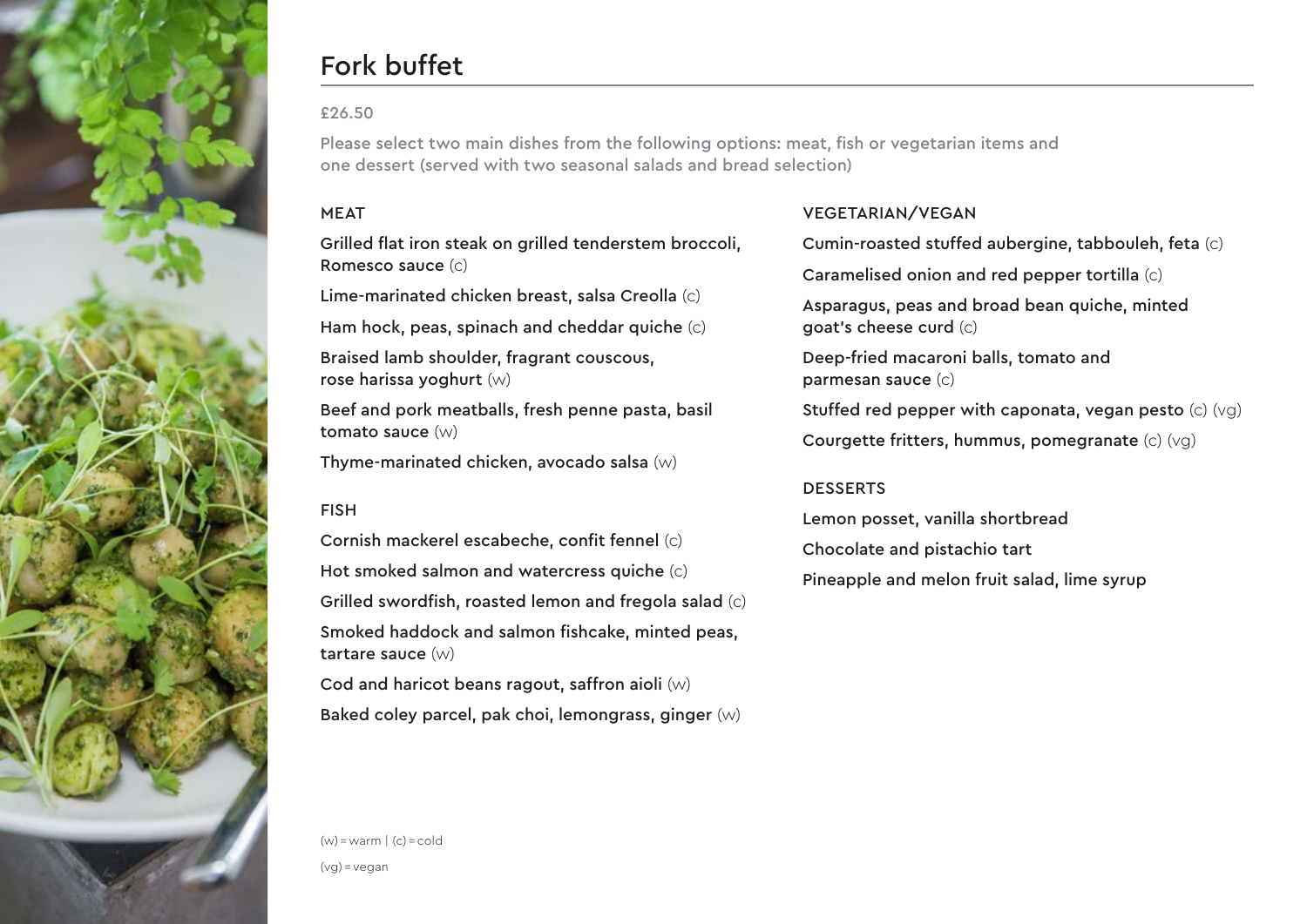

# Equipment

## LINENS

Please note only two trestle cloths for catering stations are included in your quote. Anything extra will be charged at the rate below

Trestle table 144 × 70 - £9.50 Round cloth  $110'$  - £9.50 Poser table 70 × 70 - £5.00 Linen napkins - £1.00

# STAFF

Please note staffing costs will be for a minimum of four hours Event supervisor - £20.00 per hour FOH staff  $-$  £13.50 per hour